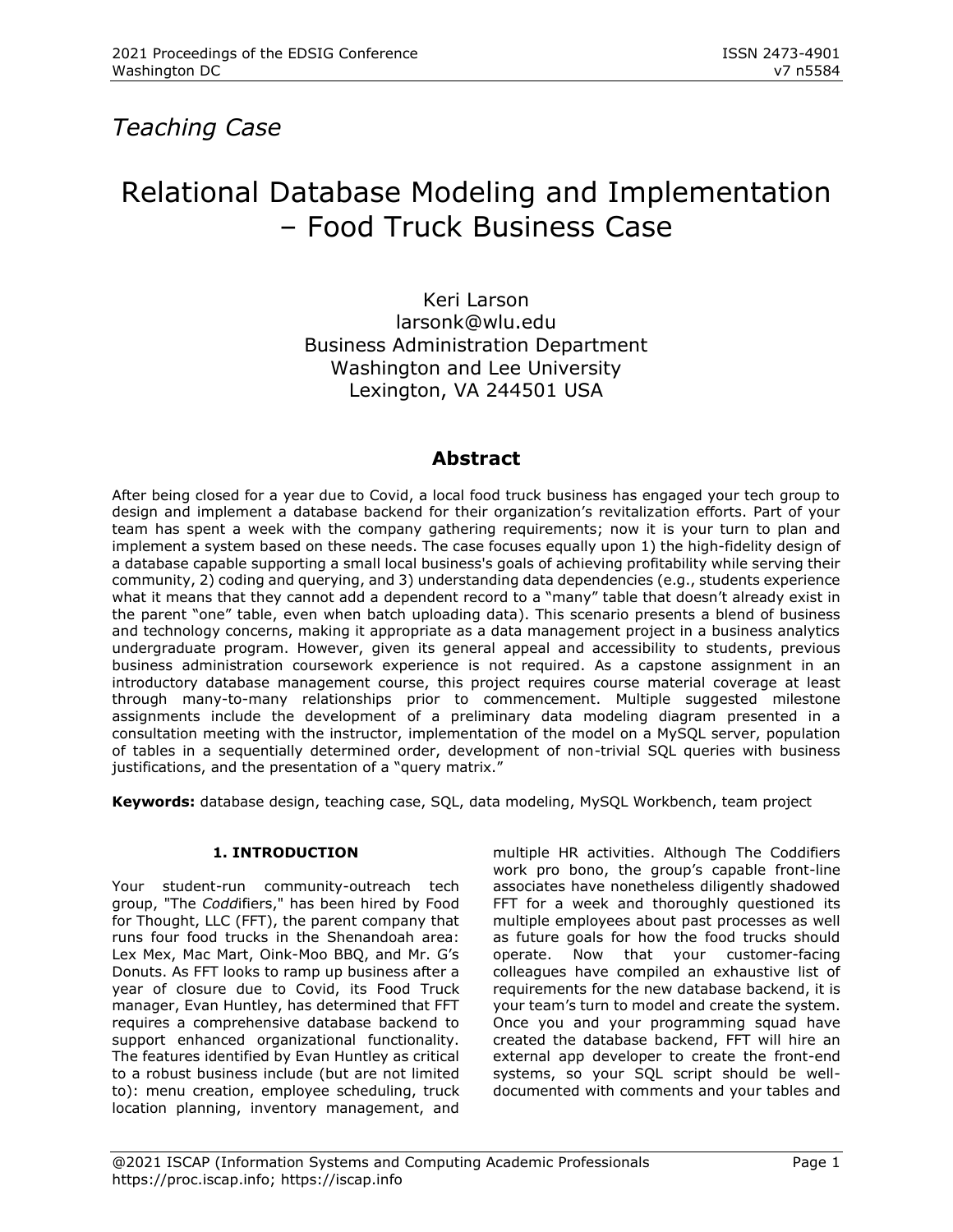columns should be named according to a userfriendly convention.

# **2. BUSINESS PARAMETERS**

FFT ultimately plans to digitize the following business processes in phases. Based on the subset of functionalities you choose to tackle as Phase 1, develop a data model containing all tables, attributes, and relationships necessary to store the relevant data. It is not suggested that you attempt to model all of these functionalities, but that you carve out a segment that make sense to you as a coherent database of related tables.

# **1. Employee scheduling**

Should enable FFT to schedule employees to work on certain trucks during prescheduled shifts.

#### **2. Truck location planning**

There are a few permitted locations throughout town where FFT has determined the best foot traffic is available. The database should be able to store this information granularly on a daily basis for each truck.

#### **3. Menu creation**

FFT needs the capacity to create and store menus for each truck's cuisine. These will be available to customers via an app.

#### **4. Inventory management/ordering**

Each truck requires different ingredients for different dishes, but FFT gets the best price by ordering at scale and storing at a central facility. The database should support the management and distribution of inventory items to trucks.

# **5. Customer loyalty program**

FFT plans to implement a customer loyalty program. The database needs to support this functionality.

# **6. Transaction/POS reporting**

Customers typically pay with a credit card, although some pay with cash. Records of all transactions need to be recorded.

# **7. Online ordering**

Some customers order ahead via an app then pick up their orders at the truck. FFT needs to record these transactions.

#### **8. Truck maintenance recording/scheduling**

Trucks often need servicing. These records must be recorded for tax and insurance purposes.

# **9. HR – employee pay/taxes**

Employee pay stubs (with tax withholding) must be electronically generated and stored.

# **10. HR – employee training**

Employees are required to complete training in a variety of areas as they progress up the corporate ladder within FFT including cooking, driving, operating equipment, workplace safety, sexual harassment, implicit bias training, etc. Completion dates must be recorded.

Teams should use their discretion as to which of these functionalities they should include in their data model. There are certainly additional functionalities that teams could identify, as well, which should be included in the preliminary data model presented in conference with the instructor.

# **3. PROJECT MILESTONES**

Milestones are intended to keep teams on track. The following deliverables must be submitted, one per team, according to the milestone dates provided:

Milestone 1: A preliminary data model must be submitted to the instructor. This will be the basis for a team consultation meeting. This version of your team's data model should be hand-drawn to enable easy revision prior to being built out in Workbench. While this is a first draft, your model should be fully formed (i.e., provides all attributes explicitly), containing all necessary tables and relationships using standard crow's-foot notation as learned in class.

Milestone 2: Each team will participate in a 15 minute meeting with the instructor to review your data model. Two class periods will be dedicated to project consultation meetings; teams will use the time not in conference with the professor to collaborate and make additional progress.

Milestone 3: Once all tables, attributes, and relationships have been finalized on paper, one team member will build the data model locally (i.e., on that person's laptop) in Workbench and forward engineer the model to the team's schema on the MySQL server. At that point, all empty tables will exist on the server and will be editable by all members of the team. If you encounter an error during the forward engineering phase, attempt to troubleshoot the problem as a team by Googling the error message before contacting the professor for help. If you encounter an error, someone else has almost certainly already encountered that error (and asked the Internet for help solving it!).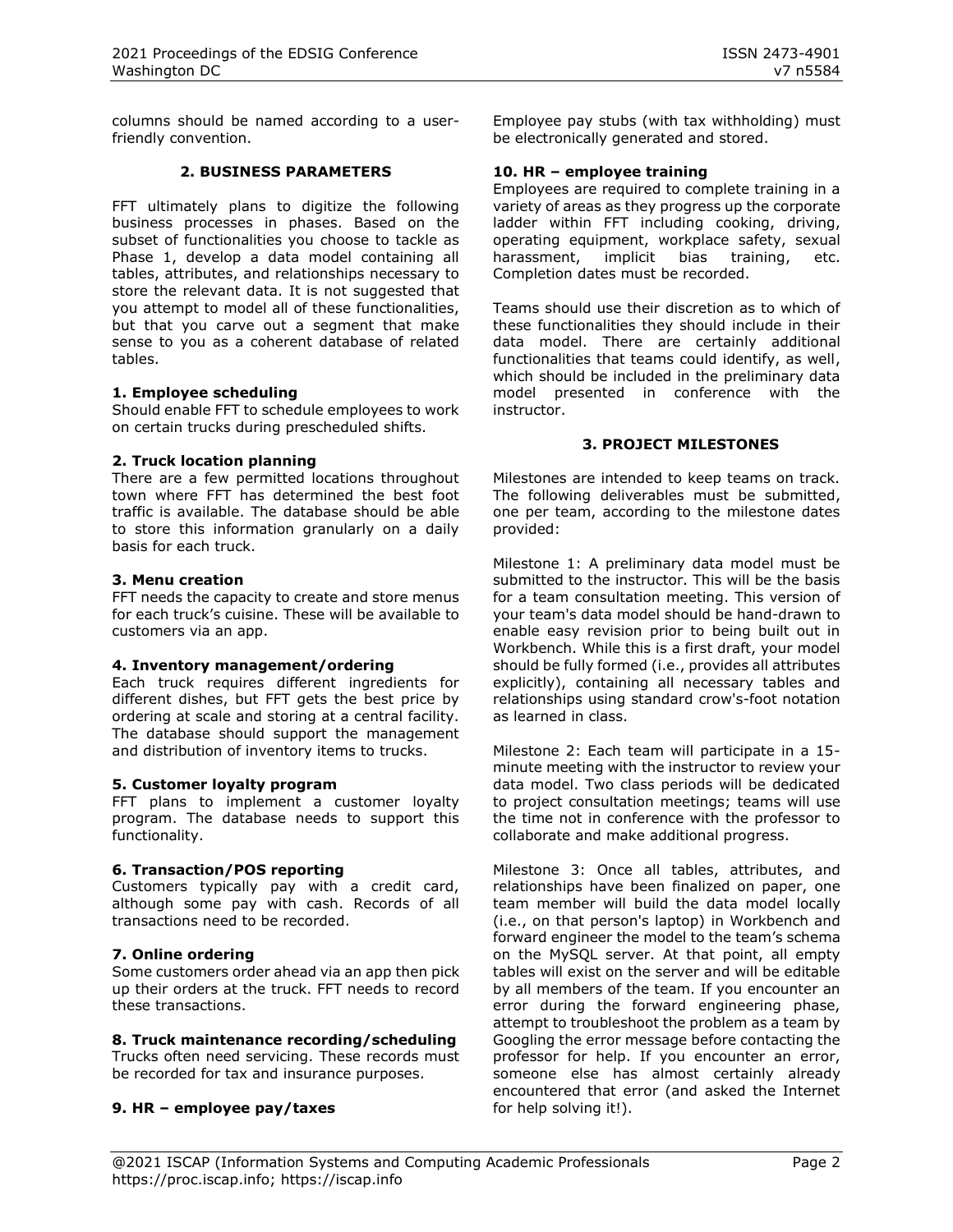Milestone 4: Creating data for testing and illustrating queries is an important step in the process. To this end, you will populate your tables with fictitious data. Team members can work on this task simultaneously (such is the beauty of a relational database!). You can edit a table directly within the Workbench interface or you can compile data in a spreadsheet and upload it through Workbench. See "Instructions for importing CSV data using MySQL Workbench" in the Appendix of this document for instructions. As a rule of thumb, 50 to 100 records are recommended for associative tables and 5 to 30 records for independent (parent) tables. You may wish to split this task up among team members but remember that **parent tables must be populated before associative tables** and **any foreign key value must correspond to an existing primary key value in the parent table**. Use your discretion to ensure you have enough variation and content for your SQL queries to produce interesting and varied results. Data should be as realistic as possible—if every item in your database costs the same or if each customer has placed the exact same order, that will give uninteresting results and will not earn a maximum grade.

Milestone 5: Create 10 (no more, no less!) nontrivial test queries. Each query must be presented 1) in natural language (e.g., "This query averages student final grades in each section of Intro to Database," 2) with a business justification as to its purpose, (e.g., "This query enables the instructor to assess variation in performance across sections to detect any major discrepancy possibly resulting from time-of-day or class composition," 3) as SQL code along with its result set (e.g., SELECT section, AVG(final grade) FROM db grades GROUP BY section;), and 4) as one or more "Xs" in the Query Matrix (in this case, an X would go in the GROUP BY row of the matrix for this query).

Milestone 6: Submit your final deliverable as a zipped file containing: 1) your team's PDF project report and 2) your team's SQL queries in a .sql script. One submission per team.

# **4. DELIVERABLES**

For this project, you have significant latitude as to the extent and complexity of your database. The following is a set of *minimum* requirements your final deliverable must fulfill in order to achieve a passing grade. The quality of your work will determine your actual grade, but failing to achieve the minimum requirements will result in an insufficient grade.

- **Data Model**: Your data model must comprise a *minimum* of four independent entities *plus* all relevant associative tables and include multiple m:m relationships. Your final grade will be commensurate, in part, with the complexity and sophistication of your data model. I will pare down any overly ambitious data model during our consultation meeting but I will not issue warnings for underwhelming models.
- **Consultation Meeting**: Teams must attend a group consultation meeting with the instructor to discuss their data model and receive feedback. All members must be in attendance and must be prepared with any questions of clarification. During this meeting teams will be advised on the order of table population, with a reminder that data must be entered into parent tables before being added to an associative table.
- **Data Dictionary**: Teams should research the components of a good data dictionary and produce one to accompany four tables: two representing independent entities and two representing associative relationships. A data dictionary is simply a human-readable document, usually in table-format, that describes each attribute in natural language, including what types or ranges of data are allowable. *Only define four tables.*
- **Raw Data**: Teams should upload sufficient data to their tables to allow appropriate testing of your database structure and a wide variety of queries. There are no specific requirements about the number of records each table should have. A good rule of thumb is that associative tables representing relationships should have around 100 rows of meaningfully diverse data. Independent tables need between 5 - 30 records to ensure enough variety of combinations in associative table to produce interesting, varied results.
- **Queries**: Produce 10 SELECT queries. The queries should demonstrate the team's breadth of understanding of SQL (i.e., 10 simple queries will not score as well as 4 simple queries and 6 complex queries). They must address questions of realistic managerial interest (not trivial ones) as well as show appropriate use of the concepts listed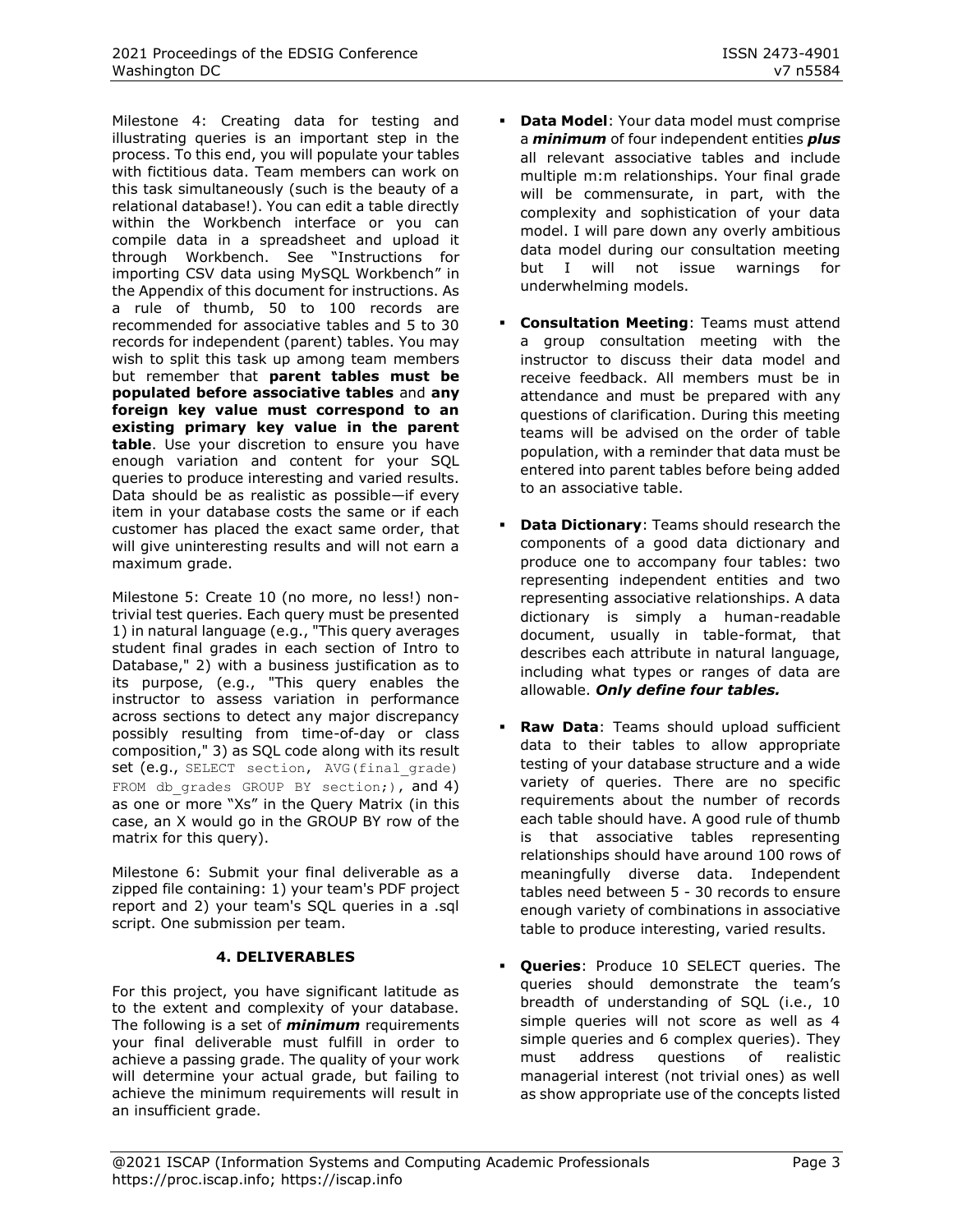in the "query matrix" (see Appendix). Teams have the chance to perfect these queries collaboratively using all available resources (slides, in-class examples, the text, the internet, etc.). As such, queries must be pretty much perfect to receive credit—I am not lenient with extra credit in this assignment. This is a chance to demonstrate mastery of the SQL concepts covered all semester. Include these SQL queries in a script that I can execute against the team's schema along with the final report PDF.

- **Final Report**: Teams must submit a professional report that summarizes their work and provides a rationale for all design and analysis choices. The report should include the following sections:
	- A cover page with the team's name and the names of its members.
	- The data model from Workbench (File  $>$ Export > Export as PNG…).
	- A short commentary about the data model and the design choices made – max 1 page. Mention any business rules not capturable by the database that should be addressed with either a business process or a feature of the frontend app, and any assumptions made.
	- The required data dictionary.
	- 10 queries in the following format:
		- a. Described in natural language
		- b. With a brief explanation of the business problem each query is intended to resolve
		- c. As SQL code along with the results (Query -> Execute (All or Selection) to Text), truncated if the result set is large
		- d. Denoted within a query matrix (see page 4 of this document)

# **5. GRADING**

Your pro bono work will be assessed by an independent contractor, based on the following breakdown:

# 1. Report – **5 points**

- 2. Data Modeling **15 points**
	- Identify and record the most important business rules in the environment you are modeling.
- Clearly define the scope of your data model.
- Create a "high fidelity" data model that accurately represents the environment you are modeling and the business rules you have identified.
- 3. Data dictionary **5 points**
- 4. Implement the data model by creating a MySQL schema – **5 points**
	- Create an appropriately named schema in Workbench on your local machine.
	- Forward engineer your data model onto the team schema.
	- Ensure that your implementation respects all the needed integrity constraints (properly named primary and foreign keys, etc.).
- 5. Generate and import appropriate test data **5 points**
- 6. SELECT Queries **60 points**
	- For each query, provide a natural language description (i.e., the question a manager would ask that would drive the query).
	- Produce the SQL code and the results of the query (truncate if the result is too long) by executing each query to text.
	- Briefly explain the business problem each query resolves (i.e., why is this query important to support your business?).
	- Produce a query matrix like the one provided on the following page indicating which concept is demonstrated by each of your queries. Multiple concepts can be showcased within a single query.
	- DO NOT submit more than 10 queries. Only the first ten will be graded.
- 7. SQL script **5 points**
	- Provide commented and easy-to-read SQL queries in a .sql script as part of your final deliverable, zipped along with your project PDF.

# **6. ACKNOWLEDGEMENTS**

This project, including the "Query Matrix" deliverable, was inspired by assignments originally created by Richard T. Watson, a Regents Professor and the J. Rex Fuqua Distinguished Chair for Internet Strategy in the Department of MIS at the University of Georgia's Terry College of Business.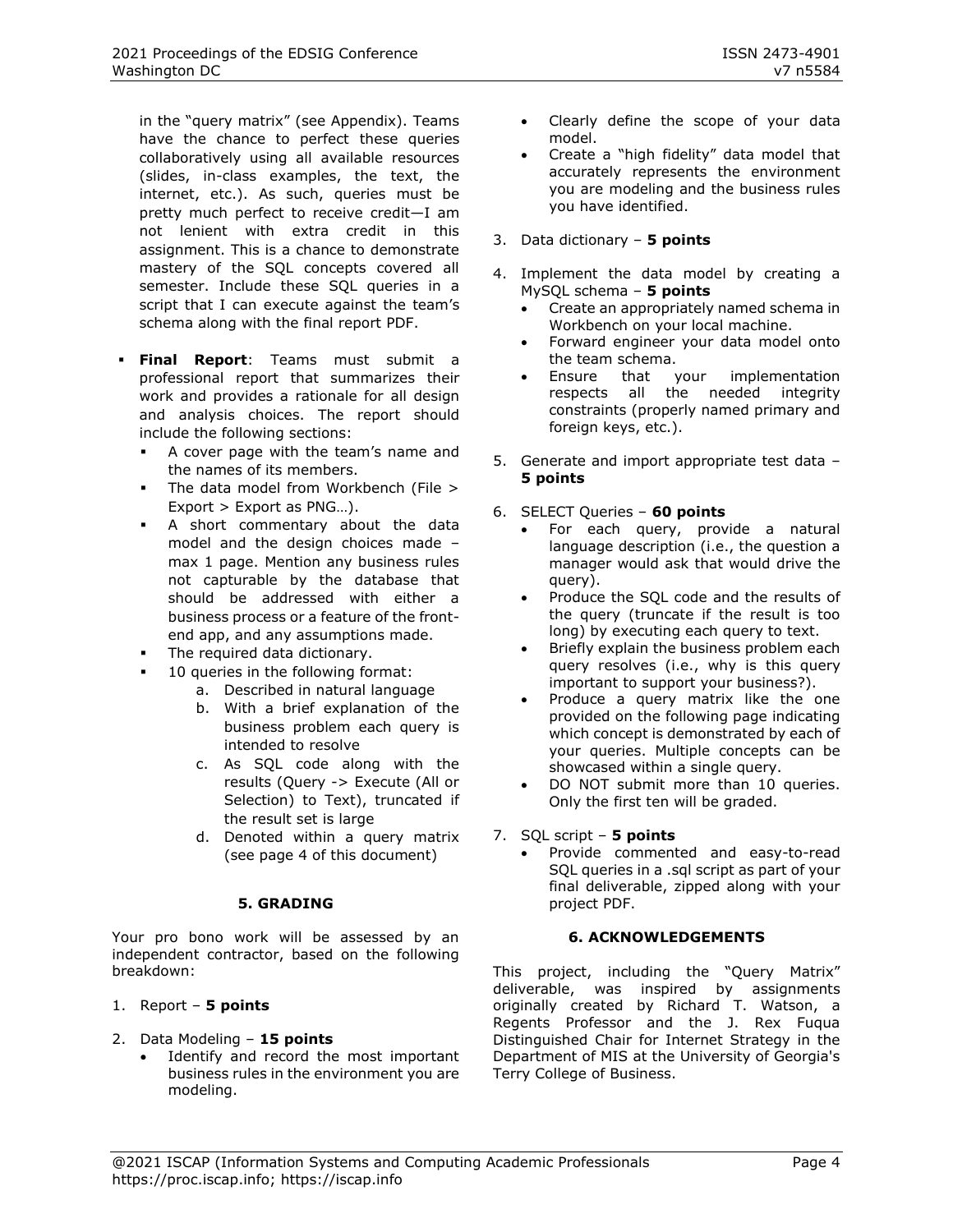# **Appendices**

# **Query matrix example**

|                                | Query1         | Q <sub>2</sub> | Q <sub>3</sub> | Q4           | Q <sub>5</sub> | Q <sub>6</sub> | Q7 | Q8           | Q9     | Q10 |
|--------------------------------|----------------|----------------|----------------|--------------|----------------|----------------|----|--------------|--------|-----|
| Subquery<br>1.                 | X              |                |                | x            |                |                | x  |              |        |     |
| <b>OUTER</b><br>2.<br>JOIN     | $\pmb{\times}$ |                |                | X            |                |                |    |              |        |     |
| <b>GROUP BY</b><br>3.          |                |                | X              |              |                |                |    |              |        | X   |
| <b>HAVING</b><br>4.            |                |                | X              |              |                |                |    |              |        |     |
| ORDER BY<br>5.                 |                |                | X              |              |                |                |    |              |        | X   |
| IN/NOT IN<br>6.                |                | X              |                |              |                | $\mathsf{x}$   |    |              |        |     |
| Aggregate<br>7.<br>function(s) |                |                | X              |              | X              |                |    |              |        |     |
| <b>REGEXP</b><br>8.            |                |                | $\mathsf{x}$   | $\mathsf{x}$ |                | X              | X  |              | $\sim$ | X   |
| Date<br>9.<br>function(s)      |                |                |                |              |                |                |    | $\mathsf{x}$ |        |     |
| 10. IS NULL                    | $\mathsf{x}$   | $\mathsf{x}$   |                | X            | $\sim$         |                |    |              |        |     |
| 11. DISTINCT                   | X              |                |                |              |                |                |    |              | X      |     |

Note, this query matrix reflects the concepts captured by a set of SQL queries submitted by a prior team. You are NOT expected to craft SQL queries according to this matrix, but should fill out a blank matrix that matches concepts to your own queries.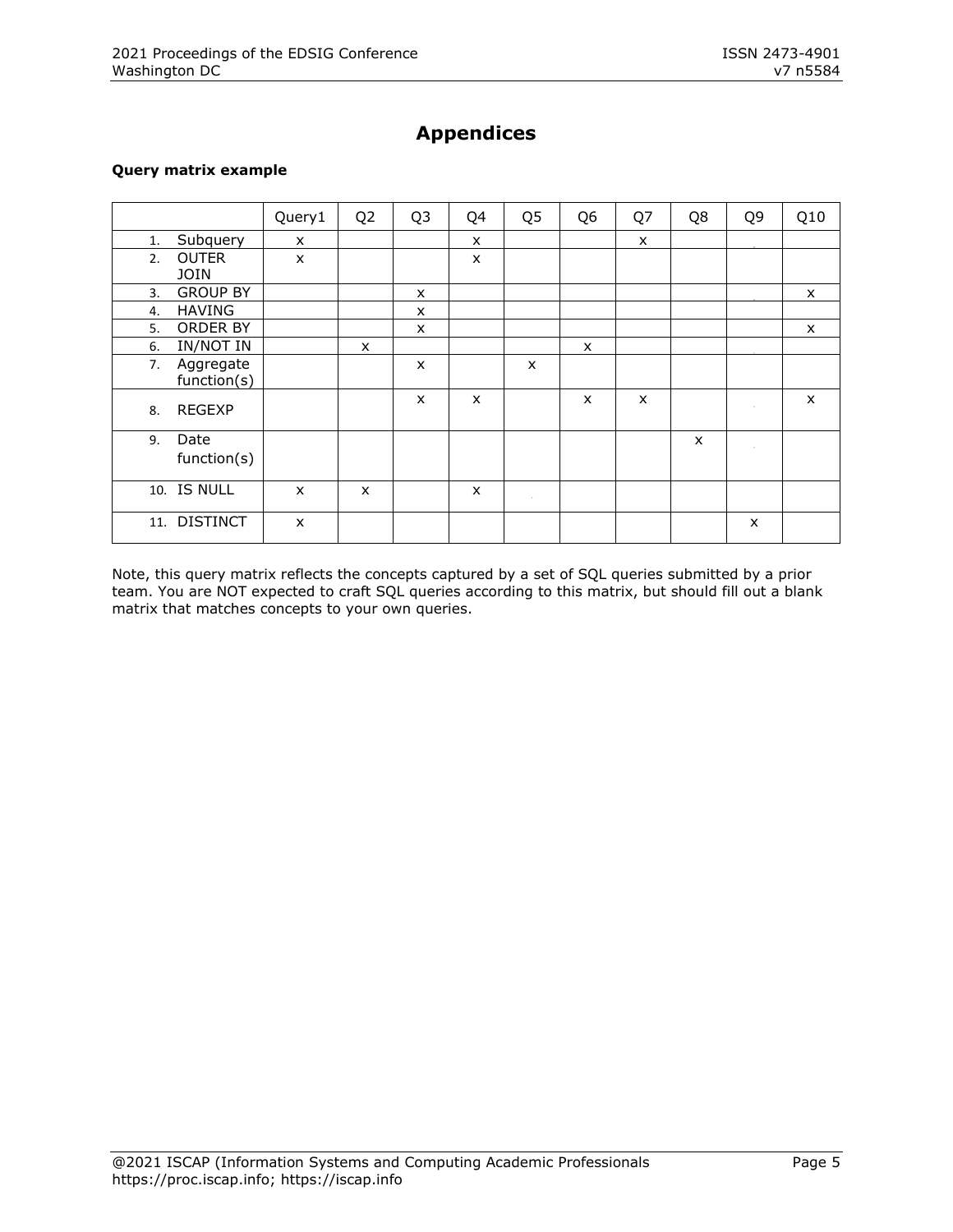#### **Instructions for importing CSV data using MySQL Workbench**

MySQL workbench provides an interface for importing comma-separated values into a table. This allows you to create/edit your data in an Excel spreadsheet before uploading it to MySQL.

Before importing the file, you need to create the following infrastructure:

- 1. A database table into which the CSV data will be imported (created when you Forward Engineer your schema to the MySQL server).
- 2. A comma-separated-value file that you export from your Excel spreadsheet:

File→Save As→ CSV file

with data that matches the number of columns of the table and the type of data in each column.

For example, suppose you have a table called discounts with the following structure that has been Forward Engineered to the server:



The corresponding CSV should be of the format that follows. Note that there are column names in the first line with values in the following lines.

| discounts.csv <b>E</b> |                                          |  |  |  |  |
|------------------------|------------------------------------------|--|--|--|--|
|                        | 1 id, title, expired date, amount        |  |  |  |  |
| $2^{\circ}$            | 1, "Spring Break 2014", 20140401, 20     |  |  |  |  |
|                        | 3 2, "Back to School 2014", 20140901, 25 |  |  |  |  |
|                        | 4 3, "Summer 2014", 20140825, 10         |  |  |  |  |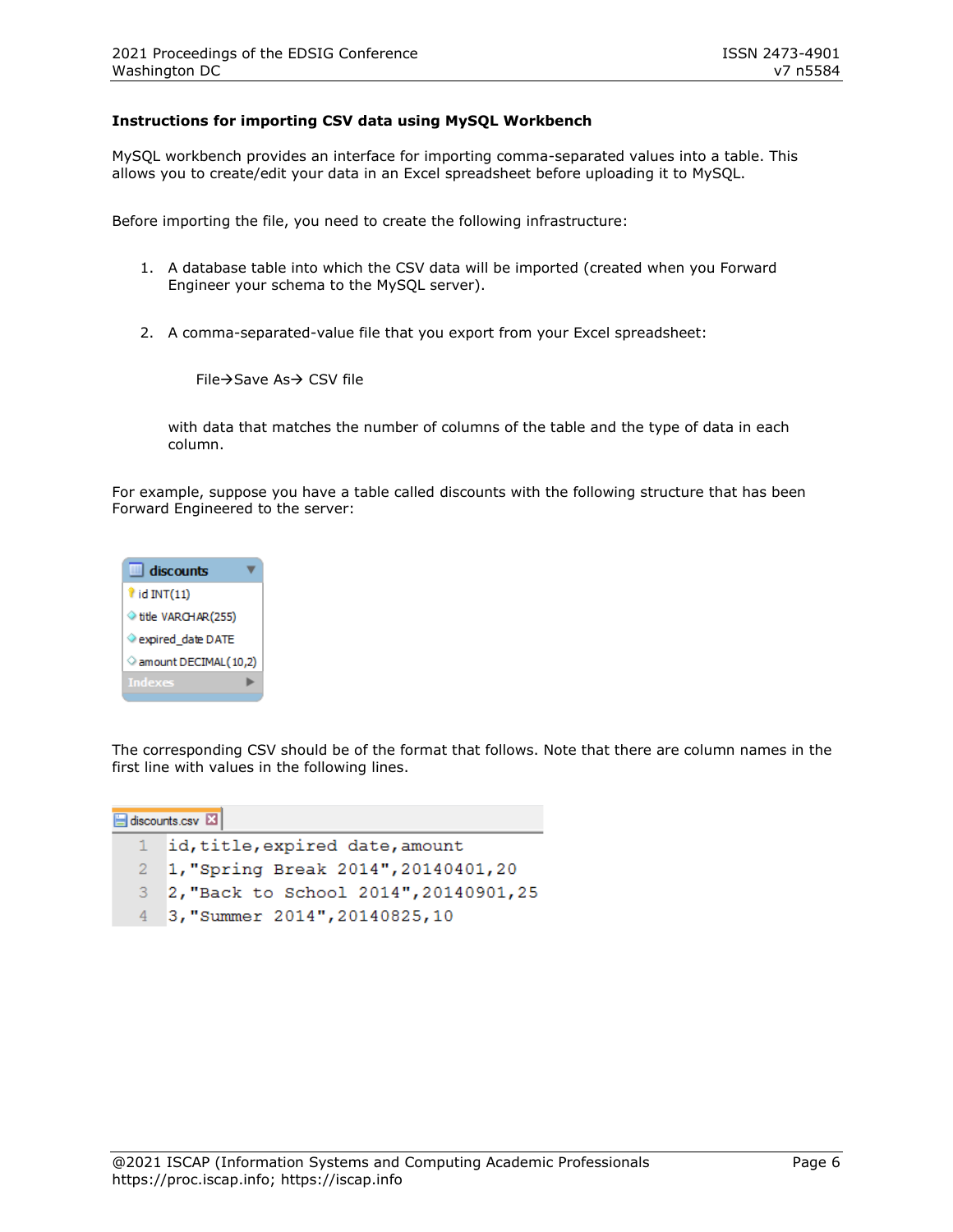To import the data into your table in Workbench, find the table into which you want to import data in the left-side "Schemas" panel. Click the tiny spreadsheet icon next to the table:



In the new view, click the Import button:

|   | Result Set Filter: |                      |                             |                       | N Edit & B B Export/Import B B |               |  |
|---|--------------------|----------------------|-----------------------------|-----------------------|--------------------------------|---------------|--|
|   | id<br>NULL         | title<br><b>NULL</b> | expired date<br><b>NULL</b> | amount<br><b>NULL</b> |                                | Import Button |  |
| ⋇ |                    |                      |                             |                       |                                |               |  |

Next, click the up-arrow-folder (1) to choose a CSV file (2 & 3) and click Open (4):

| Result Set Filter:                                                                                                                                                   | Next Content IA                |                           |             |
|----------------------------------------------------------------------------------------------------------------------------------------------------------------------|--------------------------------|---------------------------|-------------|
| expired_date<br>id<br>title<br>amount<br><b>NULL</b><br>NULL<br><b>NULL</b><br><b>NULL</b><br>┣₩                                                                     |                                |                           |             |
| $\mathbb{Z}$                                                                                                                                                         | Import Recordset From CSV File |                           | ×           |
| « Local Disk (C:) > tmp<br>(←                                                                                                                                        | v.<br>C                        | Search tmp                | مر          |
| Organize $\blacktriangledown$<br>New folder                                                                                                                          |                                | 騑                         | 0           |
| Downloads<br><b>Da</b> discounts<br>Music<br><b>E</b> Pictures<br><b>團 Videos</b><br>Local Disk (C:)<br>RECOVERY (D:)<br>Removable Disk (<br><b>Computer Network</b> |                                |                           | <b>Sec</b>  |
| File name: discounts                                                                                                                                                 | v                              | CSV Files (*.csv)<br>Open | v<br>Cancel |